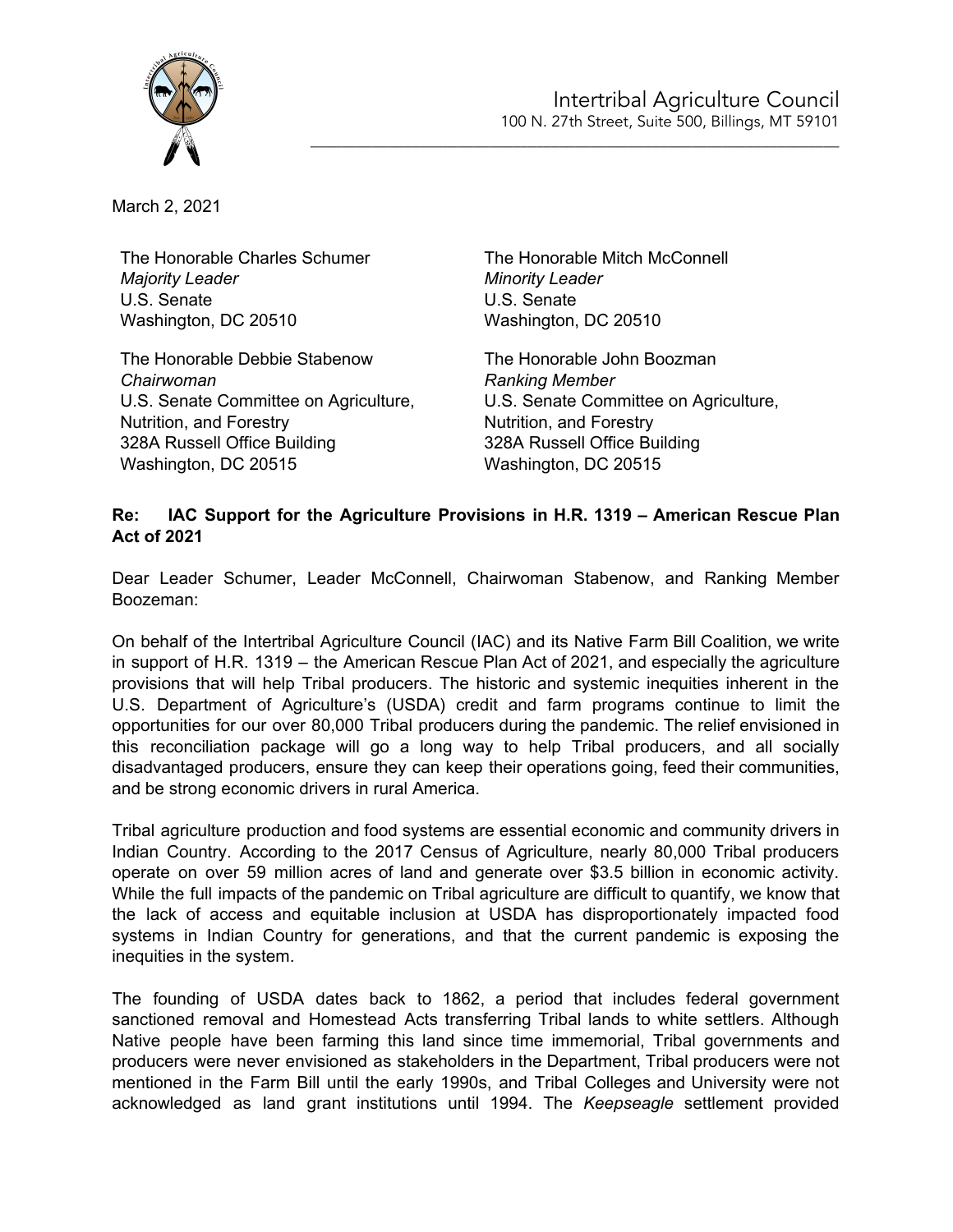## **IAC Letter of Support - H.R. 1319 - Reconciliation Relief - Ag Provisions** *March 2, 2021*

financial compensation for Native producers for discrimination by USDA through its Farm Service Agency (FSA) programs, but the funds did not make up for the generations not supported by USDA programs, the millions of acres of land lost in Tribal agriculture, and the many producers who are stuck in a neverending cycle of relying on each year's production just to make it to the next season. Essentially, the systemic nature of the inequities facing Tribal producers limit the ability to build the networth necessary to weather unforeseen impacts to their markets and production.

For example, the average Native farm size is 978 acres and more than twice the average size of white farms (431 acres). However, white farms are more than 3 times as profitable as Native farms despite being less than half the size (total value of production for Native farms is \$58,885 compared to \$193,132 for white farms). This can be attributed to the historical and systemic lack of access to capital, lack of access to USDA programs, and lack of access to technical assistance. These concerns also align with what Tribal producers are saying during the pandemic.

The biggest barriers we continue to hear from our producers are access to credit and concerns of paying down debt coupled with the loss of markets and economic opportunities. In a survey we conducted last year, of the Tribal respondents who participated:

- **86 percent** have been negatively impacted by the COVID-19 pandemic;
- **85 percent** of producers stated the need for financial assistance and support as a result of the pandemic;
- **79 percent** reported a "Production to Processing" gap; and
- **75 percent** reported that food demand is outpacing the supply.

Further, USDA's COVID-19 response programs have provided limited support to Tribal producers so far. First, the Farmers to Families Food Box program mirrors the Food Distribution Program on Indian Reservations (FDPIR) if USDA implemented Tribal leader requests to provide funding directly to purchase food from local producers. However, due to Farmers to Families Food Box's structure, very few—if any—Tribal governments/entities were able to be purchasers or distributors of the boxes, and very few--if any--Tribal producers sold their products into the program. Further, when Tribal leaders and members of Congress asked USDA to allow the FDPIR CARES Act funding to be used for this exact purpose they were denied.

Next, there is limited data on just how well the Coronavirus Food Assistance Program producer payments served Tribal producers. However, a majority of Tribal agriculture production is in livestock, and bison producers were not included as eligibility until the second round––nearly 5 months into the program. Many Tribal producers instead went to the Small Business Association's program because it was easier to access and receive benefits.

All of these concerns also speak to the need for directed and specific technical assistance, outreach, and opportunities for Tribal producers. Organizations like the IAC and others were established because of the gaps that existed in the federal extension and educational systems which left Tribal producers entirely out of the equation. It was not until 1987 that the IAC's technical assistance network was established as a direct response to a congressional report determining the outsized impacts of the 1980s farm financial crisis had on Tribal producers. It was not until 1990 that the Federally Recognized Tribes Extension Program was created as a response to the lack of support Indian Country agriculture received from 1862 land grant